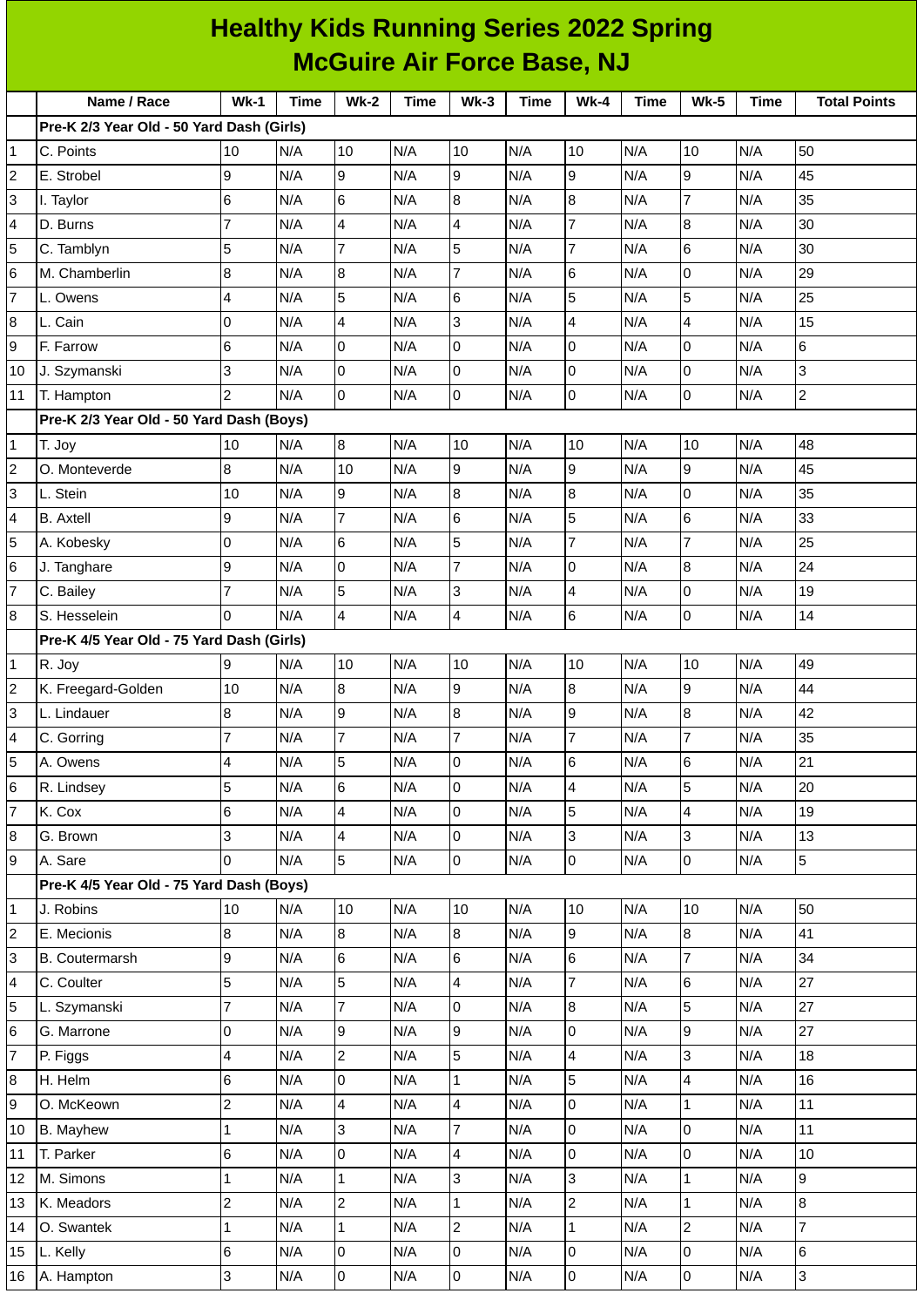## **Healthy Kids Running Series 2022 Spring McGuire Air Force Base, NJ**

|                |                                                 | Kindergarten & 1st Grade - 1/4 Mile (Girls) |       |                     |       |                 |       |                                  |       |                          |       |                |
|----------------|-------------------------------------------------|---------------------------------------------|-------|---------------------|-------|-----------------|-------|----------------------------------|-------|--------------------------|-------|----------------|
| 1              | A. Kobesky                                      | l0                                          | N/A   | 10                  | 01:44 | 10              | 01:38 | 10                               | 01:39 | 10                       | 01:39 | 40             |
| 2              | N. Freegard-Golden                              | 9                                           | 01:46 | $\overline{7}$      | 01:56 | $\overline{7}$  | 01:48 | $\,$ 6 $\,$                      | 01:56 | 9                        | 01:46 | 38             |
| 3              | K. Simons                                       | 8                                           | 01:53 | 8                   | 01:55 | 5               | 01:55 | 5                                | 01:57 | $\,6$                    | 01:51 | 32             |
| 4              | C. Points                                       | 10                                          | 01:45 | $\mathbf{1}$        | 02:14 | $\overline{3}$  | 01:59 | $\bf{8}$                         | 01:53 | $\overline{7}$           | 01:50 | 29             |
| 5              | H. Urbanowicz                                   | 0                                           | N/A   | 9                   | 01:45 | 9               | 01:45 | $\overline{0}$                   | N/A   | $\overline{8}$           | 01:49 | 26             |
| 6              | V. Sare                                         | 0                                           | N/A   | 6                   | 01:57 | $8\,$           | 01:46 | $\overline{9}$                   | 01:50 | $\overline{0}$           | N/A   | 23             |
| 7              | V. Aguirre                                      | 6                                           | 02:02 | 4                   | 02:01 | $\overline{4}$  | 01:57 | $\overline{7}$                   | 01:55 | 0                        | N/A   | 21             |
| 8              | A. Mecionis                                     | $\overline{7}$                              | 01:59 | 5                   | 01:59 | $\overline{0}$  | N/A   | $\overline{3}$                   | 01:59 | 5                        | 01:58 | 20             |
| 9              | P. Cain                                         | 0                                           | N/A   | $\mathbf 1$         | 02:11 | 6               | 01:53 | 5                                | 01:57 | 3                        | 02:12 | 15             |
| 10             | C. Morris                                       | 0                                           | N/A   | 3                   | 02:06 | $\overline{2}$  | 02:00 | $\overline{c}$                   | 02:00 | $\overline{\mathcal{A}}$ | 02:08 | 11             |
| 11             | J. Joy                                          | $\mathbf{1}$                                | 02:38 | $\mathbf 1$         | 02:21 | $\mathbf{1}$    | 02:16 | $\mathbf{1}$                     | 02:12 | 3                        | 02:12 | $\overline{7}$ |
| 12             | H. Chamberlin                                   | $\overline{\mathbf{4}}$                     | 02:16 | $\mathbf{1}$        | 02:13 | $\mathbf{1}$    | 02:11 | $\mathbf 1$                      | 02:12 | $\overline{0}$           | N/A   | $\overline{7}$ |
| 13             | A. Chamberlin                                   | 3                                           | 02:17 | $\overline{2}$      | 02:10 | $\mathbf{1}$    | 02:12 | $\mathbf{1}$                     | 02:14 | 0                        | N/A   | $\overline{7}$ |
| 14             | M. Thompson                                     | 3                                           | 02:17 | 0                   | N/A   | $\mathbf{1}$    | 02:46 | $\mathbf{1}$                     | 02:17 | $\mathbf 1$              | 02:22 | $\,6$          |
| 15             | A. Soto                                         | 5                                           | 02:13 | $\overline{0}$      | N/A   | $\overline{0}$  | N/A   | $\overline{0}$                   | N/A   | 0                        | N/A   | $\overline{5}$ |
|                | Kindergarten & 1st Grade - 1/4 Mile (Boys)      |                                             |       |                     |       |                 |       |                                  |       |                          |       |                |
| 1              | L. Burns                                        | 10                                          | 01:35 | 10                  | 01:37 | 10              | 01:34 | 10                               | 01:33 | 10                       | 01:33 | 50             |
| 2              | E. Morris                                       | 0                                           | N/A   | 9                   | 01:40 | $\overline{9}$  | 01:42 | $\overline{9}$                   | 01:37 | 8                        | 01:37 | 35             |
| 3              | K. Strobel                                      | $6\phantom{.}$                              | 01:55 | 6                   | 01:51 | 8               | 01:45 | $\overline{7}$                   | 01:44 | $\,6$                    | 01:40 | 33             |
| 4              | C. Beals                                        | 0                                           | N/A   | 7                   | 01:42 | $\overline{7}$  | 01:46 | 8                                | 01:40 | $\overline{9}$           | 01:36 | 31             |
| 5              | B. Vogeler                                      | 8                                           | 01:43 | 9                   | 01:40 | 0               | N/A   | $\overline{0}$                   | N/A   | $\overline{7}$           | 01:38 | 24             |
| 6              | F. Volante                                      | $\overline{\mathbf{4}}$                     | 01:59 | 0                   | N/A   | $\overline{7}$  | 01:46 | $\,6$                            | 01:49 | 5                        | 01:45 | 22             |
| 7              | T. Pritchett                                    | 3                                           | 02:02 | 5                   | 02:01 | $\overline{4}$  | 01:58 | 5                                | 01:58 | $\mathbf{1}$             | 07:25 | 18             |
| 8              | R. Brown                                        | $\mathbf{1}$                                | 02:16 | 3                   | 02:18 | $\overline{c}$  | 02:25 | 3                                | 02:24 | $\overline{3}$           | 02:13 | 12             |
| 9              | T. Saldino                                      | $\mathbf{1}$                                | 02:10 | $\overline{0}$      | N/A   | $\overline{3}$  | 02:15 | $\overline{\mathbf{4}}$          | 02:13 | $\overline{4}$           | 02:10 | 12             |
| 10             | X. Cartlidge                                    | $\overline{c}$                              | 02:03 | 4                   | 02:03 | 5               | 01:51 | $\overline{0}$                   | N/A   | 0                        | N/A   | 11             |
| 11             | G. Green                                        | 9                                           | 01:41 | 0                   | N/A   | $\overline{0}$  | N/A   | $\overline{0}$                   | N/A   | 0                        | N/A   | 9              |
|                | 12 A. Baxley                                    | $\overline{7}$                              | 01:53 | 10                  | N/A   | 0               | N/A   | $\overline{0}$                   | N/A   | 0                        | N/A   | $\overline{7}$ |
| 13             | M. Thompson                                     | $\mathbf{1}$                                | 02:16 | $\mathbf{1}$        | 03:26 | $\overline{0}$  | N/A   | $\overline{2}$                   | 03:01 | $\mathbf{1}$             | 03:21 | 5              |
| 14             | E. Chao                                         | $\mathbf{1}$                                | 02:13 | $\overline{c}$      | 02:23 | $\overline{0}$  | N/A   | $\overline{0}$                   | N/A   | $\overline{2}$           | 02:19 | 5              |
| 15             | M. Unger                                        | 5<br>$\overline{1}$                         | 01:57 | 0<br>$\overline{0}$ | N/A   | 0               | N/A   | $\overline{0}$<br>$\overline{0}$ | N/A   | 0                        | N/A   | 5              |
| 16             | I. Farrow<br>2nd & 3rd Grade - 1/2 Mile (Girls) |                                             | 02:07 |                     | N/A   | $\overline{0}$  | N/A   |                                  | N/A   | $\overline{0}$           | N/A   | $\mathbf{1}$   |
|                | C. Points                                       | 7                                           | 04:19 | 9                   | 03:51 | 9               | 03:54 | 10                               | 03:46 | 10                       | 03:39 | 45             |
| 1<br>2         | M. Hedden                                       | 6                                           | 04:25 | 10                  | 03:45 | 10              | 03:40 | $\overline{9}$                   | 03:49 | 9                        | 03:41 | 44             |
| 3              | O. Simons                                       | $\, 8$                                      | 04:14 | 8                   | 04:18 | 8               | 04:01 | $8\,$                            | 04:08 | 8                        | 04:07 | 40             |
| 4              | V. Strobel                                      | 5                                           | 04:26 | 6                   | 04:23 | $\overline{7}$  | 04:17 | $\overline{7}$                   | 04:17 | $\overline{7}$           | 04:14 | 32             |
| 5              | Z. Hunt                                         | $\overline{\mathbf{4}}$                     | 04:30 | 4                   | 04:55 | $6\overline{6}$ | 04:25 | $\,6$                            | 04:30 | 6                        | 04:35 | 26             |
| 6              | L. Coulter                                      | $\overline{c}$                              | 04:40 | 5                   | 04:52 | 4               | 04:34 | 5                                | 04:38 | $\overline{4}$           | 04:50 | 20             |
| $\overline{7}$ | A. Mayhew                                       | 3                                           | 04:38 | 3                   | 04:57 | 5               | 04:29 | $\overline{0}$                   | N/A   | 6                        | 04:35 | 17             |
| 8              | A. Armstrong                                    | 9                                           | 04:11 | 7                   | 04:21 | 0               | N/A   | $\overline{0}$                   | N/A   | $\mathbf{1}$             | 05:23 | 17             |
| 9              | S. Baxley                                       | $10\,$                                      | 03:58 | 0                   | N/A   | 0               | N/A   | $\overline{0}$                   | N/A   | 0                        | N/A   | 10             |
| 10             | L. Chao                                         | $\mathbf{1}$                                | 05:25 | $\mathbf{1}$        | 05:12 | $\mathbf{1}$    | 05:30 | $\overline{4}$                   | 05:13 | $\mathbf 1$              | 05:24 | $\overline{8}$ |
| 11             | A. Cain                                         | 0                                           | N/A   | $\overline{c}$      | 05:02 | $\overline{3}$  | 04:51 | $\overline{0}$                   | N/A   | $\overline{2}$           | 05:02 | $\overline{7}$ |
| 12             | G. Davis                                        | $\mathbf{1}$                                | 05:42 | $\mathbf{1}$        | 06:11 | $\mathbf{1}$    | 05:45 | $\overline{c}$                   | 05:47 | $\mathbf{1}$             | 05:49 | 6              |
| 13             | V. Salgado                                      | $\mathbf{1}$                                | 05:31 | 0                   | N/A   | $\overline{2}$  | 04:56 | $\overline{0}$                   | N/A   | $\overline{3}$           | 05:00 | 6              |
| 14             | L. Silva                                        | 0                                           | N/A   | 0                   | N/A   | $\mathbf{1}$    | 05:38 | $\overline{3}$                   | 05:31 | $\mathbf{1}$             | 06:13 | 5              |
| 15             | E. Boral                                        | l0                                          | N/A   | $\overline{0}$      | N/A   | $\mathbf{1}$    | 05:40 | $\mathbf{1}$                     | 05:51 | $\mathbf{1}$             | 06:34 | $\overline{3}$ |
|                |                                                 |                                             |       |                     |       |                 |       |                                  |       |                          |       |                |